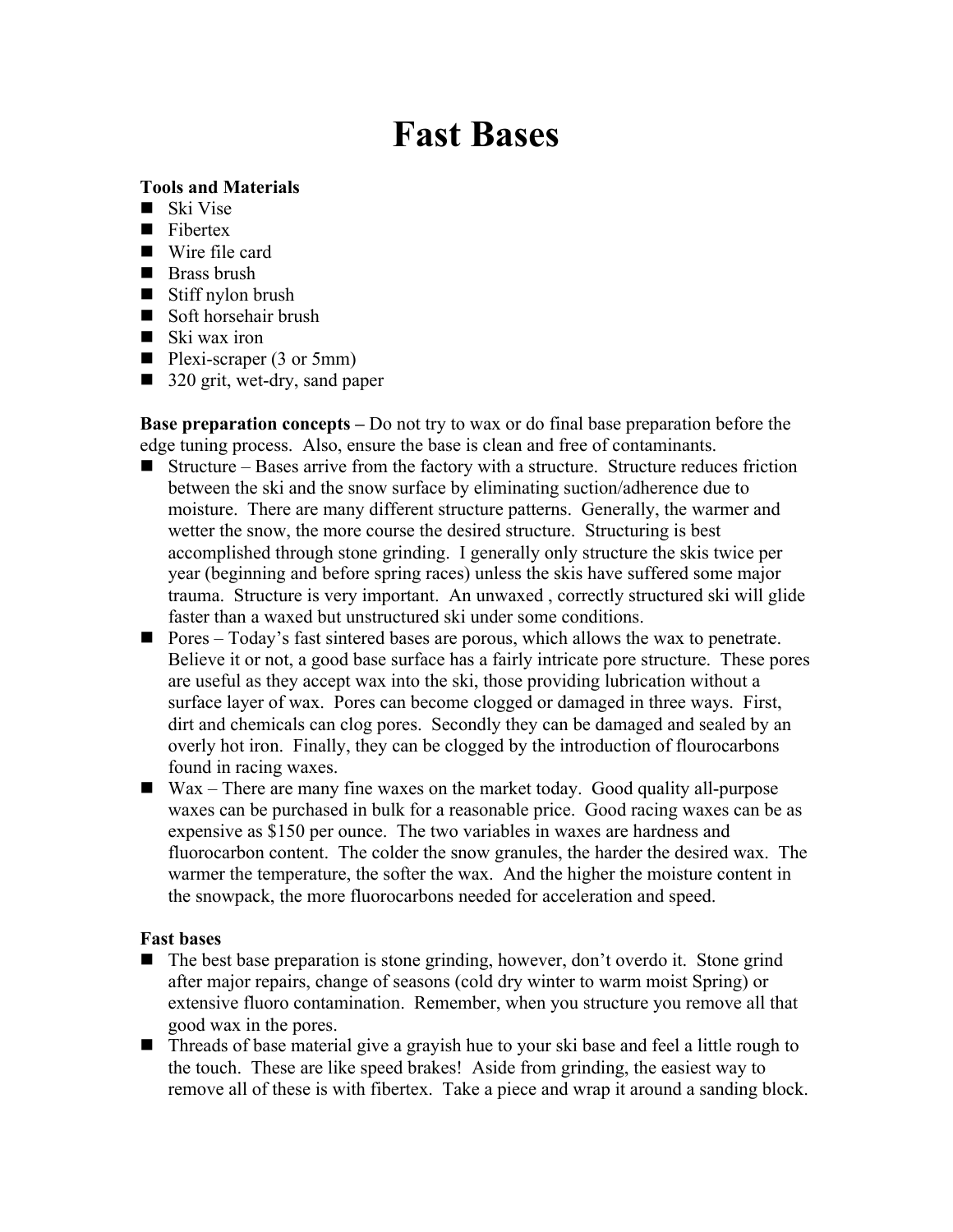Rub down the ski (generally tip to tail) until all loose/protruding fibers are remove. Follow with a brass brush. I do this before every waxing.

Wax build-up – This isn't a bad thing provided it is good, clean wax. We never race a ski right after grinding. I like to get at least 6-10 coats of wax through the pores before going for full race prep. Sometimes this has meant week long waxing process to built this minimum base content. The fastest ski is one that has 50-100 clean waxings since the last structuring. That's right. Wax every day, leave it in overnight and scrape/brush each morning. Around the  $40<sup>th</sup>$  day your skis will hit a new gear.

#### Cleaning the bases

- Never use liquid base cleaners.
- **Bring the skis to room temperature.**
- $\blacksquare$  Run the skis with a damp cloth to remove all surface dirt.
- If this is a routine cleaning before waxing, and you intend to use the same wax again, brush the skis with a brass brush until no more wax powder appears on the ski. Use the file card to remove any wax from the structure. Follow this step with a quick, firm, tip-to-tail rub with fibertex. This will remove dried wax, hairs and other surface impurities. You are ready to go for a routine waxing.
- $\blacksquare$  If you are going to change wax types, suspect chemical or other dirt has impregnated the bases, have not done a thorough cleaning for a couple of waxings, or are preparing for a race, then you should clean the skis by waxing out the dirt. This is accomplished by selecting a very soft wax (cheap) and generously hot-waxing the base. Move the iron back and forth over the base until it is warn, end-to-end. While ironing, you may notice some parts of the base remain molten (wet) while others cool (dry) more quickly; if this occurs simply pass the iron quicker over the wet spots to prevent overheating the base.
- Scrape off the wax immediately, before it cools and recedes back into the pores.
- In extreme cases, this process may have to be done twice. You can tell by checking the wax as you scrape it. The wax will be dirty and discolored.
- After the cleaning process, let the skis cool and fully scrape/brush them before proceeding with the real wax job.

## Waxing

- Decide what wax you want. For routine use, a good all-temperature wax will do. For race training, a good quality chloro-hydrocarbon wax of the appropriate temperature range will do. For race day performance you will want a hydrocarbon base coat (one temp range colder than the surface coat), either a low fluorocarbon or high flouro carbon surface coat (moisture dictates the choice) and possibly a topping coat at the start line. Pick one brand of wax and get used to it. Learn the temperature ranges, idiosyncrasies, etc. There are a few top-of-the-line brands.
- $\blacksquare$  I like to crayon the wax onto the surface first, then drip one bead down the middle. Stay alert to areas not receiving full coverage as you iron in the wax. Iron the wax several passes, length to length, or until you begin to sense warmth on the opposite side of the ski.
- $\Box$  Use a good iron designed for waxing it will give a more consistent temperature. Dial in the temperature recommended on the wax package. If you don't have a dial,